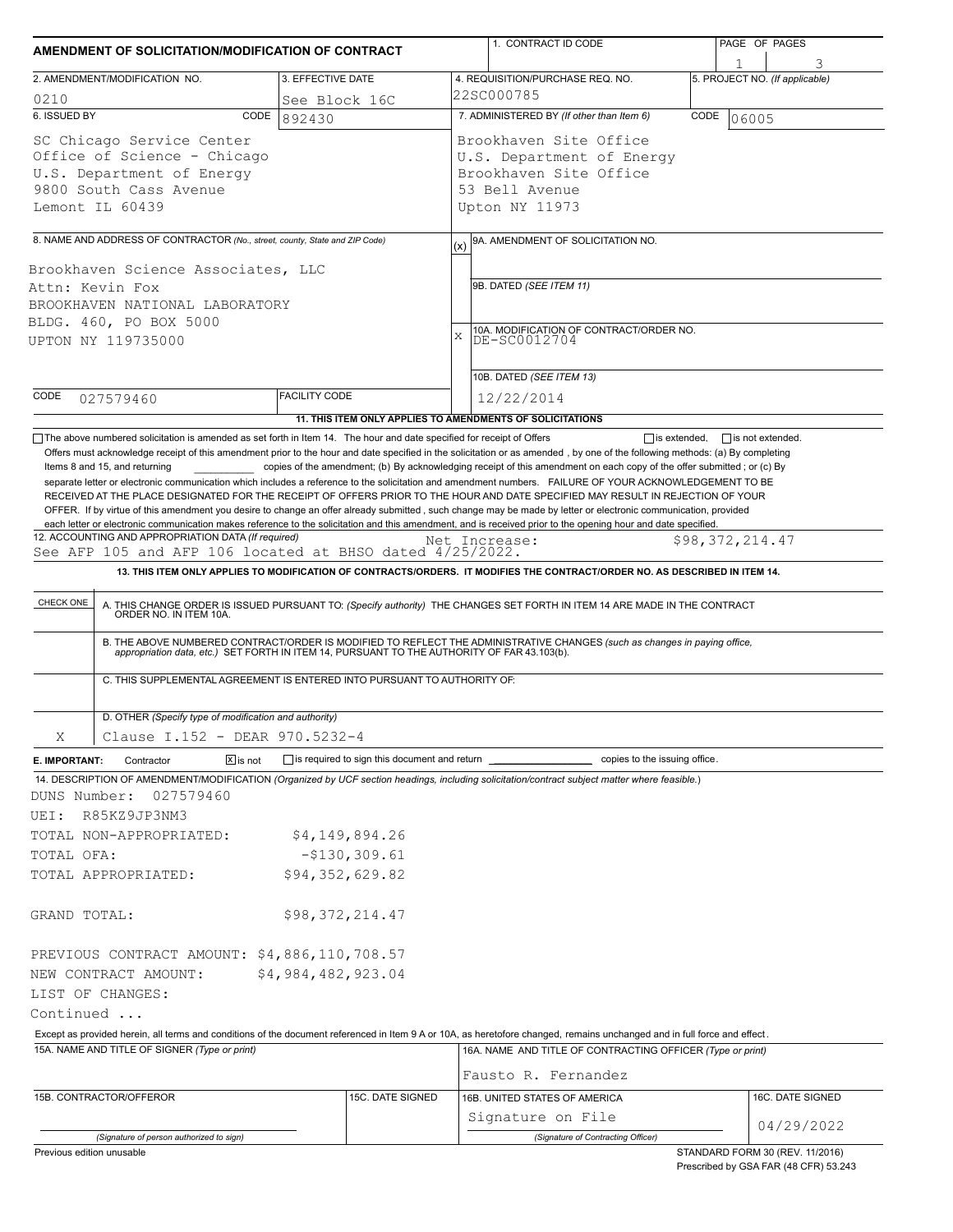**CONTINUATION SHEET** DE-SC0012704/0210 REFERENCE NO. OF DOCUMENT BEING CONTINUED **AGE ACCUMENT ACCUMENT OF A CONTINUED** 

NAME OF OFFEROR OR CONTRACTOR

| ITEM NO. | SUPPLIES/SERVICES                                   | <b>QUANTITY</b> UNIT |     | UNIT PRICE | <b>AMOUNT</b> |
|----------|-----------------------------------------------------|----------------------|-----|------------|---------------|
| (A)      | (B)                                                 | (C)                  | (D) | (E)        | (F)           |
|          | Reason for Modification: Funding Only Action        |                      |     |            |               |
|          | Total Amount for this Modification: \$98,372,214.47 |                      |     |            |               |
|          | New Total Amount for this Version:                  |                      |     |            |               |
|          | \$4,984,482,923.04                                  |                      |     |            |               |
|          | New Total Amount for this Award: \$4,984,482,923.04 |                      |     |            |               |
|          | Obligated Amount for this Modification:             |                      |     |            |               |
|          | \$98,372,214.47                                     |                      |     |            |               |
|          | New Total Obligated Amount for this Award:          |                      |     |            |               |
|          | \$4,984,482,923.04                                  |                      |     |            |               |
|          | CHANGES FOR LINE ITEM NUMBER: 1                     |                      |     |            |               |
|          | Total Amount changed                                |                      |     |            |               |
|          | from \$4,886,110,708.57 to \$4,984,482,923.04       |                      |     |            |               |
|          | Obligated Amount for this Modification:             |                      |     |            |               |
|          | \$98,372,214.47                                     |                      |     |            |               |
|          |                                                     |                      |     |            |               |
|          | CHANGES FOR DELIVERY LOCATION: 06005                |                      |     |            |               |
|          | Amount changed from \$4,886,110,708.57 to           |                      |     |            |               |
|          | \$4,984,482,923.04                                  |                      |     |            |               |
|          | NEW ACCOUNTING CODE ADDED:                          |                      |     |            |               |
|          | Account code:                                       |                      |     |            |               |
|          |                                                     |                      |     |            |               |
|          | $-0000000$                                          |                      |     |            |               |
|          | Fund 00000                                          |                      |     |            |               |
|          | Appr Year 0000                                      |                      |     |            |               |
|          | Allottee 00                                         |                      |     |            |               |
|          | Reporting Entity 000000                             |                      |     |            |               |
|          | Object Class 00000                                  |                      |     |            |               |
|          | Program 0000000                                     |                      |     |            |               |
|          | Project 0000000                                     |                      |     |            |               |
|          | WFO 0000000                                         |                      |     |            |               |
|          | Local Use 0000000                                   |                      |     |            |               |
|          | Quantity: 0                                         |                      |     |            |               |
|          | Amount: - \$130, 309.61                             |                      |     |            |               |
|          | Percent: -. 00261                                   |                      |     |            |               |
|          | Subject To Funding: N                               |                      |     |            |               |
|          | Payment Address:                                    |                      |     |            |               |
|          | Payment - Direct Payment                            |                      |     |            |               |
|          | from U.S. Dept of Treasury                          |                      |     |            |               |
|          |                                                     |                      |     |            |               |
|          | NEW ACCOUNTING CODE ADDED:                          |                      |     |            |               |
|          | Account code:                                       |                      |     |            |               |
|          |                                                     |                      |     |            |               |
|          | $-0000000$                                          |                      |     |            |               |
|          | Fund 00000                                          |                      |     |            |               |
|          | Appr Year 0000                                      |                      |     |            |               |
|          | Allottee 00                                         |                      |     |            |               |
|          | Reporting Entity 000000                             |                      |     |            |               |
|          | Continued                                           |                      |     |            |               |
|          |                                                     |                      |     |            |               |
|          |                                                     |                      |     |            |               |
|          |                                                     |                      |     |            |               |
|          |                                                     |                      |     |            |               |